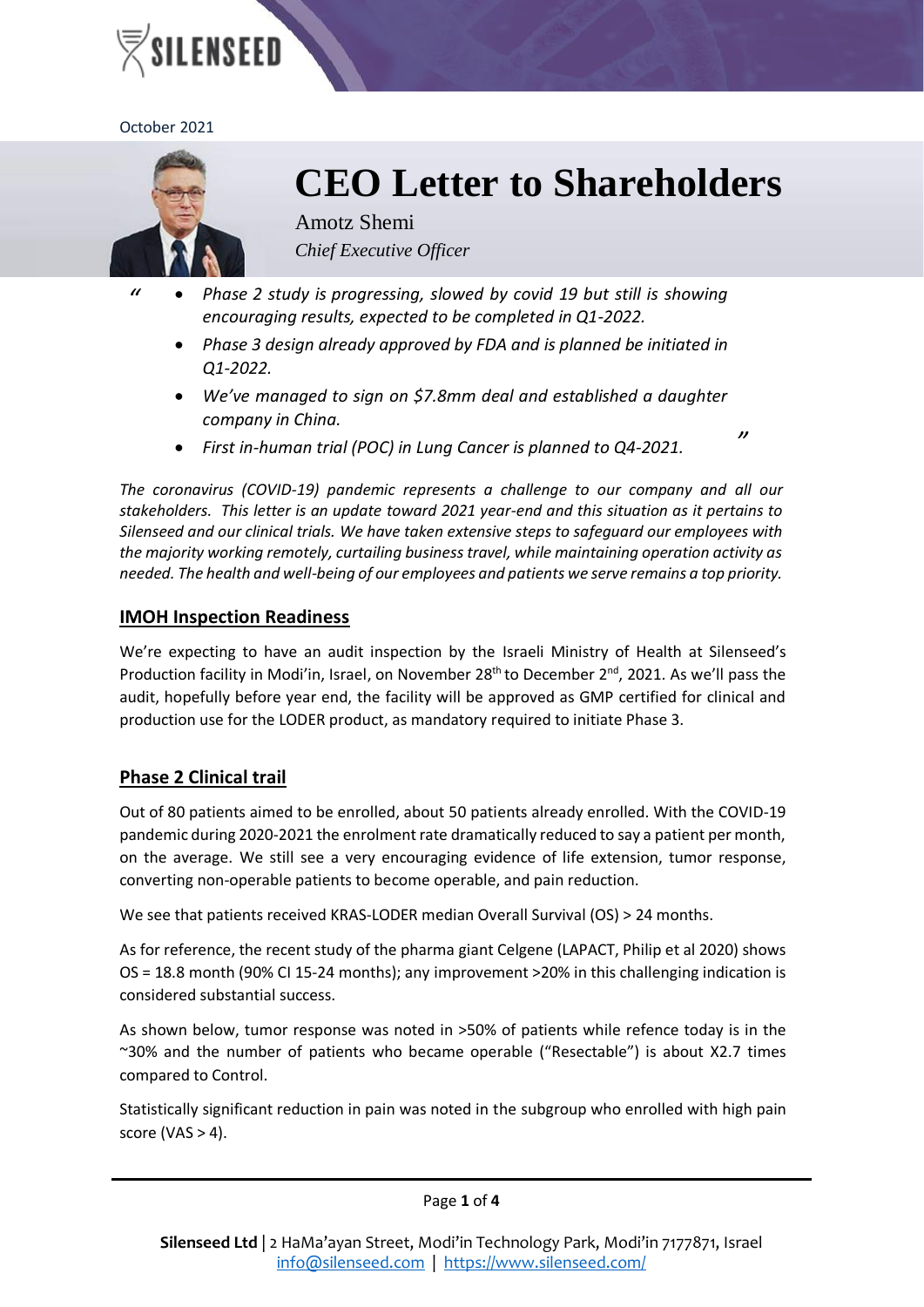

#### **UPDATED ORR AND REASECTABILITY**



1. Have undergone at least 3 on-treatment CTs (at least 6 months in the trial), or: 3. Tumor became resectable

2. Have shown a partial response already in the 1st or 2nd on-treatment CT, or: 4. Patients have reached EOT for any reason at less than 6 months in the study (with only 1 or 2 on-study CTs)

Such a strong efficacy signal, and the last good safety results reported to FDA Feb 2021, allowed us to receive green light from the FDA to initiate a larger Phase 3 trial that aims to support marketing approval at Q4 2024.

Of note, the Immediate effect of COVID 19 was that patient enrollment was put on hold; currently we only slow are enrolling new patients, in USA nor in Israel (see the list in [https://pancan](https://pancan-protact.com/)[protact.com/\)](https://pancan-protact.com/);

To complete Phase 2 we still need to enroll ~30 patients.at

Additional challenge is the large drop-out of patients in the control arm of Phase 2. Our Phase 2 trial wasdesigned as the FDA gold-standard two-arm RCT (randomized controlled trial). Standard Chemotherapy is administrated to patients in both arms while patients in arm 1 are receiving additionally, as an add-on our KRAS-LODER treatment every three months in a gastroenterology department of the medical centers. By nature, the study can't be blind; it is not feasible to perform a placebo endoscopic procedure. Therefore, in our case, patients who randomized to the control arm (arm 2) voluntarily decided to leave the trial immediately (1/3 of them) or the rest of them apart one withdrew consent several months later.

To mitigate such a dropout rate, in the last summer we applied to the FDA and asked to amend the Phase2 protocol. We switched to SAT (single arm trial) where randomization is avoided, and the study enrolls only patients who will receive KRAS-LODER. The eight patients enrolled before the COVID-19 days in sucha SAT are now considered separately. Still, these protocol changes don't ease our life with the FDA. FDA become very meticulous with Phase 3 in pancreatic cancer. In fact, in general only < 10% of Phase3 in pancreatic cancer succeed, unlike the typical 35%-50% range of success expected in Phase 3 trials in oncology.

Three large Phase 3 trials in PC failed just at end of 2019.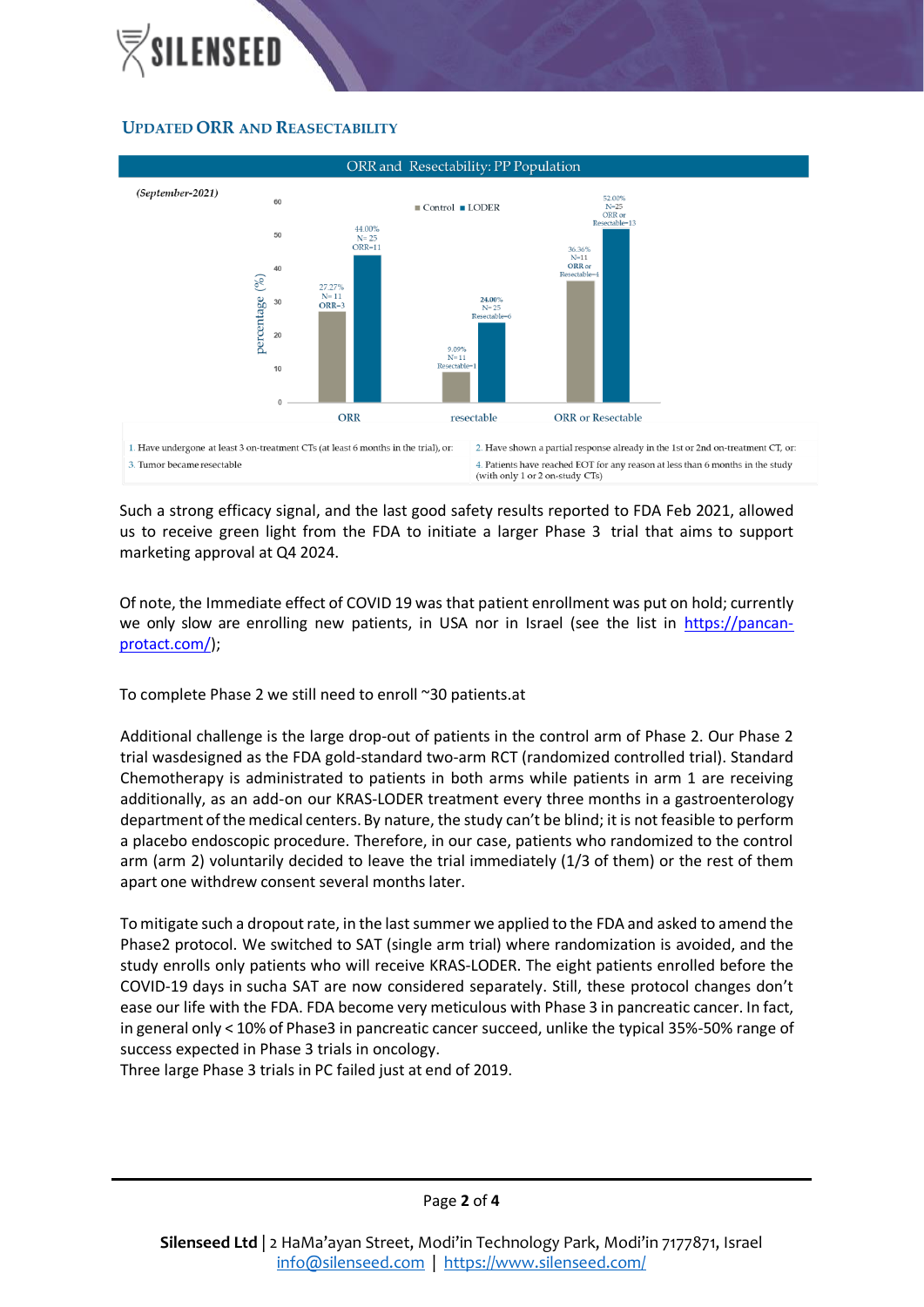

## **Phase 3 Clinical trail**

Based on this positive signal from Phase 2, we are moving toward Phase 3 clinical trial. We've initiated communications with the FDA with the assistance of  $3<sup>rd</sup>$  parties including PARAXEL. PAREXEL is a global biopharmaceutical services company, ranked (2019) #1 among the global Clinical Research Organizations(CROs)). We received (March 2021) from FDA approval of our plan of 316 patients pivotal Phase 3 trial, to be based on overall survival (OS) results. Initiation now can be extended to China following the Silenseed-China establishment [https://www.silenseed.com/silenseed-signs-7-8](https://www.silenseed.com/silenseed-signs-7-8-million-agreement-with-gibf-to-create-chinese-subsidiary/) [million-agreement-with-gibf-to-create-chinese-subsidiary/](https://www.silenseed.com/silenseed-signs-7-8-million-agreement-with-gibf-to-create-chinese-subsidiary/) See also below.

Additional activities including extending the portfolio are in process. Despite of concerns, given the success in efficacy and in safety we see so far, we see bright horizon for Silenseed. The pancreatic cancer market is growing fast (forecasted at \$4.6B in 2026) because PC is observed to become soon the  $2^{nd}$  killer in oncology (only after lung cancer; PC was the  $4^{th}$  cause of deathless than a decade ago).

## **Lung Cancer – First 3 patient's Protocol**

Proof of Concept (POC) is in development. Early Stages NSCLC (Non-Small Cell Lung Cancer) ~20% KRAS Mutated. First in-human POC is to be submited to iMOH, expected first-patient-in at Q1/2022).



## **Intellectual Property**

New (Granted) Patent on Lipid Nano-Particle Delivery is now in negotiation and About to be Licensed-In

## **Fundraising**

We've raised up to approx. \$2MM since the last letter to shareholders (Sep-2020), which combined from \$0.3MM from private investor and up to \$1.7MM from private angles. Two banks contracted lastly to assist future fundraising.